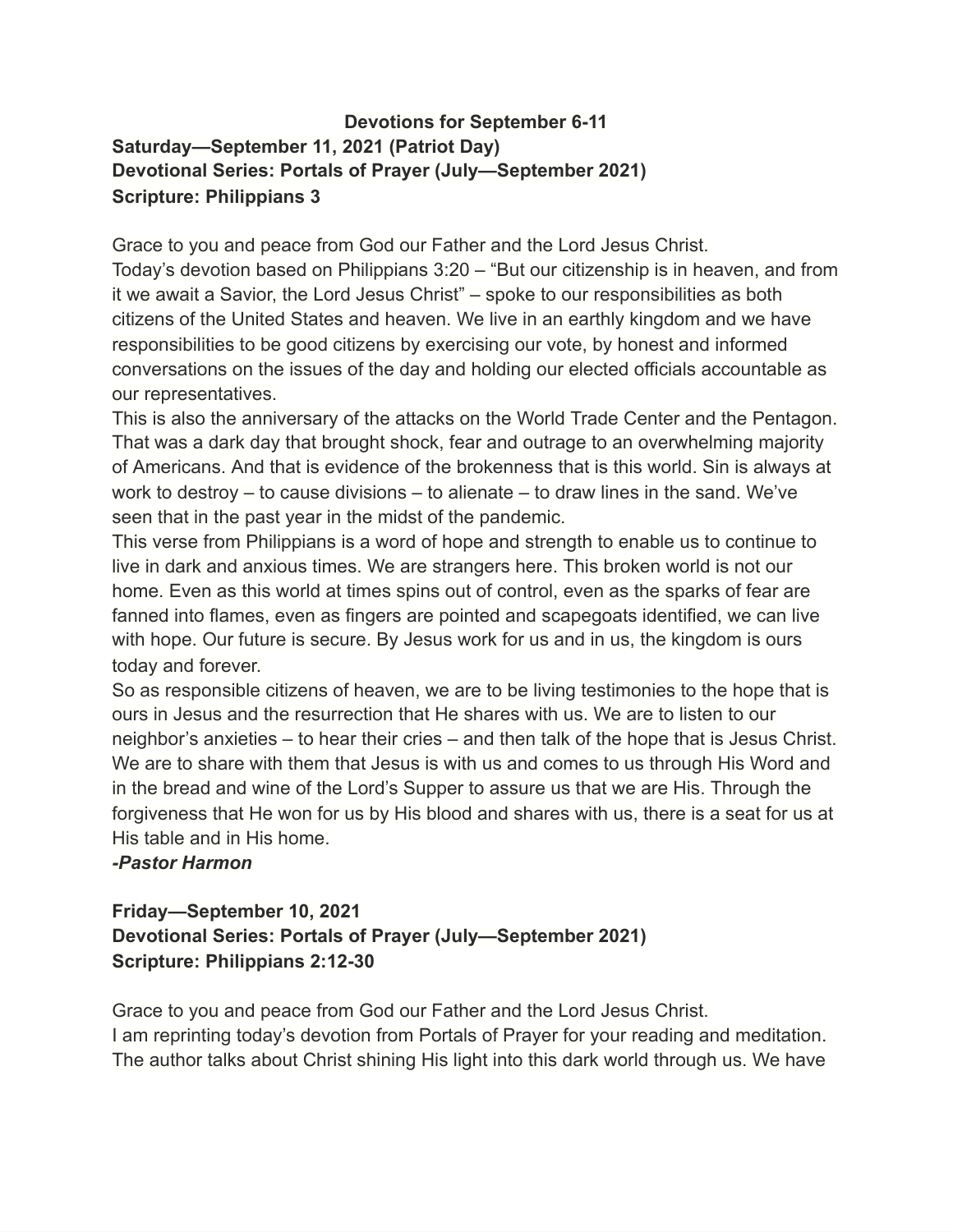been raised from death in sin to life in Him and our vocation is now to shine with the hope that is ours in Jesus Christ and the resurrection that He shares with us. "Summer is coming to an end, and with it, most opportunities to view fireworks at city displays, in parks, or in your own yard. It's always a joyful moment when the first sparkling display appears in the darkness and speeds across the sky. One of the best ways to see fireworks is when they are shot off over a lake or river, where the water reflects and magnifies their beauty. Despite our sinful nature, we – in Christ – shine as lights in this sinful world. When we live in harmony and hold fast to God's Word, we are like fireworks illuminating and reflecting God's light to the world.

Paul offers encouragement to the Philippians, telling them that,, as new creations in Christ, their lives shine like lights in the world. Like the Philippians, we need not be afraid to shine our light in the world, because God works through us to share salvation in Christ with others. We are able to magnify the love of Christ in today's world. Like the Philippians, we live in a 'crooked and twisted generation' (2:15, but our works and lives are like fireworks illuminating the sky and reflecting the light of the Savior into a dark world."

#### *-Pastor Harmon*

# **Thursday—September 9, 2021 Devotional Series: Portals of Prayer (July—September 2021) Scripture: Philippians 1:21-2:11**

Grace to you and peace from God our Father and the Lord Jesus Christ. Here in Philippians 2, Paul is talking about the result of Jesus' perfect obedience. Because Jesus was obedient to His Father in every way (including dying on the cross), God the Father raised Him from the dead and gave Him the name that is above every name "so that at the name of Jesus every knee should bow, in heaven and on earth and under the earth" (Philippians 2:10).

That name is Lord of heaven and earth. He is the King of kings. He is Savior of the world. And those who already believe bend their knee in submission to Him. They acknowledge Him to be their Lord and Savior. They bow before the One who rescued them from sin and death by His own sacrificial death and His victorious resurrection. There is also an end of days aspect to this. Jesus will return again as King. He will return as Lord of all (even those who do not believe). And when He comes, every knee will bow whether they want to or not. For those who rejected Jesus as Lord in His absence, the bending of the knee won't be their choice. It will simply be a response to the reality that confronts them at Jesus' return. They will bend the knee because it will no longer be possible for them to stand.

But until that day comes, there is still hope for those walking in the darkness of unbelief. Jesus continues to come through God's Word – through the Word we share – so that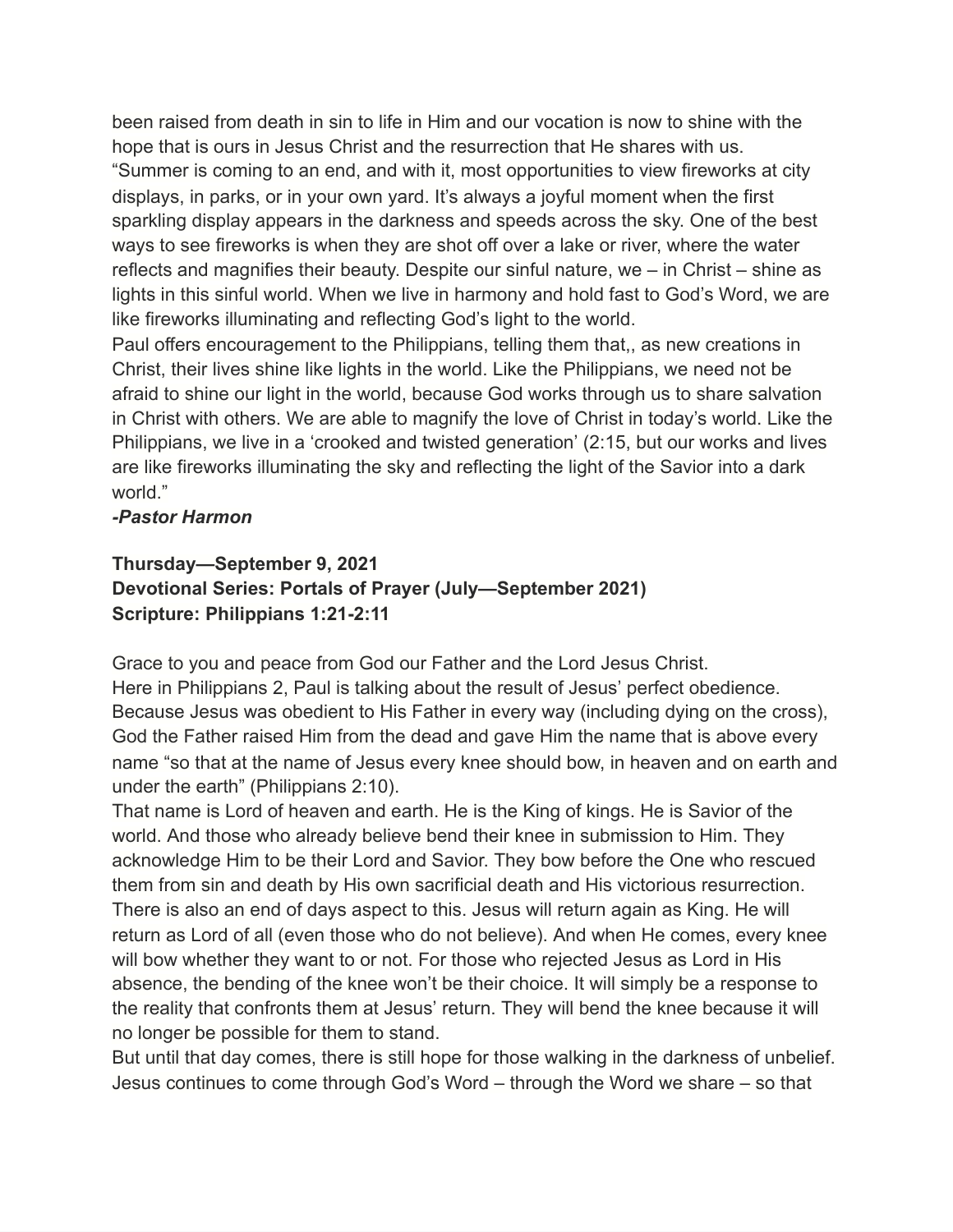He might shine His light into their darkness and open their eyes to the salvation that He accomplished for them through His life, death and resurrection. *-Pastor Harmon*

## **Wednesday—September 8, 2021 Devotional Series: Portals of Prayer (July—September 2021) Scripture: Philippians 1:1-20**

Grace to you and peace from God our Father and the Lord Jesus Christ.

The Scripture passage for today's devotion (Philippians 1:11) is the close of Paul's prayer for the Christians in Philippi. "And it is my prayer that your love may abound more and more, with knowledge and all discernment, so that you may approve what is excellent and so be pure and blameless for the day of Christ, filled with the fruit of righteousness that comes through Jesus Christ, to the glory and praise of God" (Philippians 1:9-11).

That is not wishful thinking on Paul's part or an uncertain hope that God might do such things. It is certain and sure. The Son of God came in the person of Jesus of Nazareth to take our place under the Law. He became sin for us so that we could become the righteousness of God in Him.

He came to us in Baptism to unite us to Himself and in that union we receive all the benefits of His saving work. Our sin has been taken away. We have been washed clean. We have been clothed in Jesus' righteousness. That's why we will be able to stand blameless on the day of Christ.

And we have been filled with the fruit of His righteousness so that we may grow in love – in God's love – for our neighbor. We have been raised from death in sin to life in Christ so that we can be His hands and feet to our neighbors. He has made us new. He has filled us with His life so that we can share that life and hope with those who need that comfort that is certain and sure.

#### *-Pastor Harmon*

## **Tuesday—September 7, 2021 Devotional Series: Portals of Prayer (July—September 2021) Scripture: Ephesians 6**

Grace to you and peace from God our Father and the Lord Jesus Christ.

The Scripture passage that is the basis of today's devotion is Ephesians 6:10 – "Finally, be strong in the Lord and in the strength of His might." I think that most folks read that and immediately think we need to be strong. We need to stand on the Truth and choose to walk in God's ways. We are not to succumb to the devil's temptations.

And we, empowered by the Holy Spirit, can make those choices. The danger is that our sinful weakness will leave us defeated and in despair. Our sinful flesh is at war with the